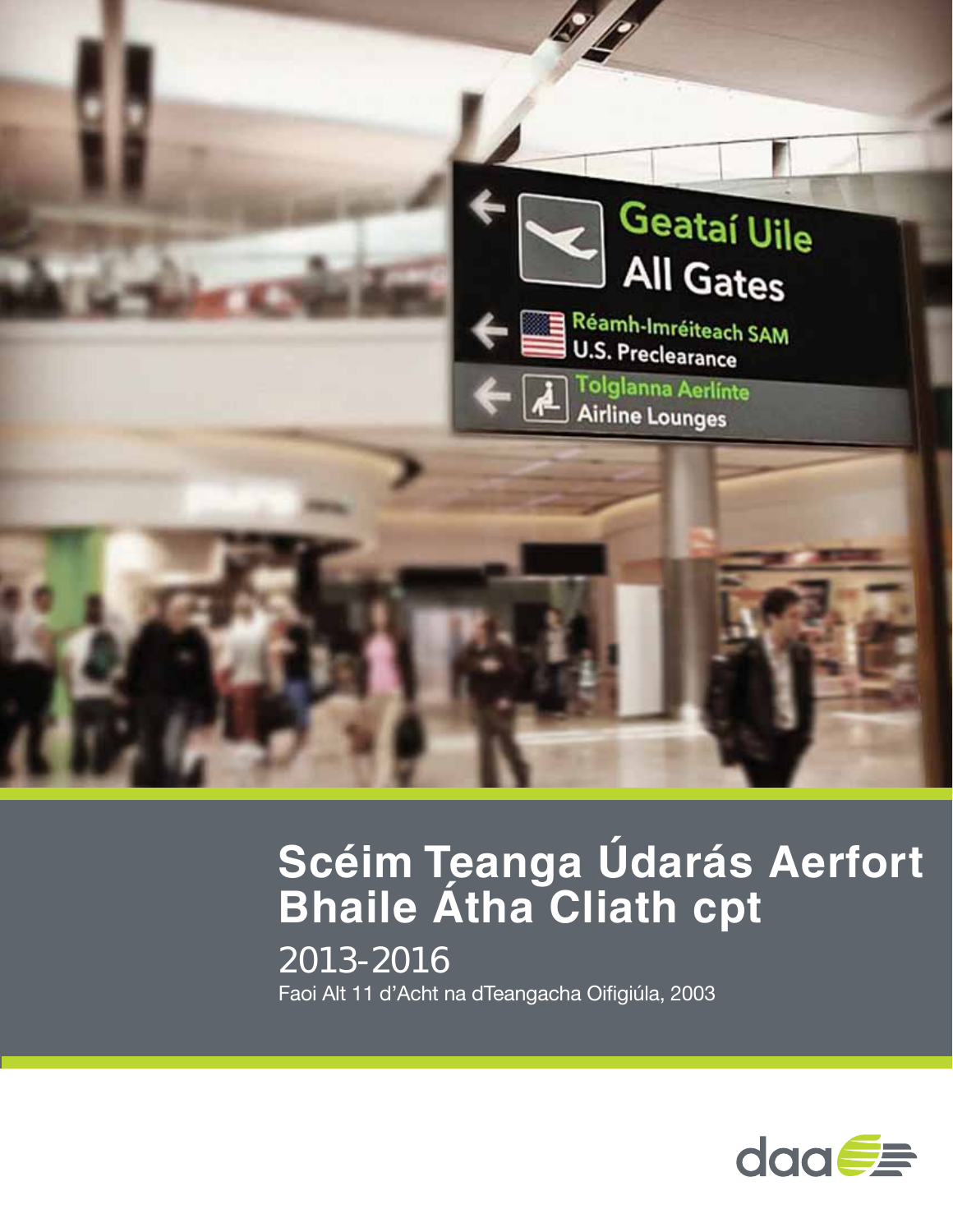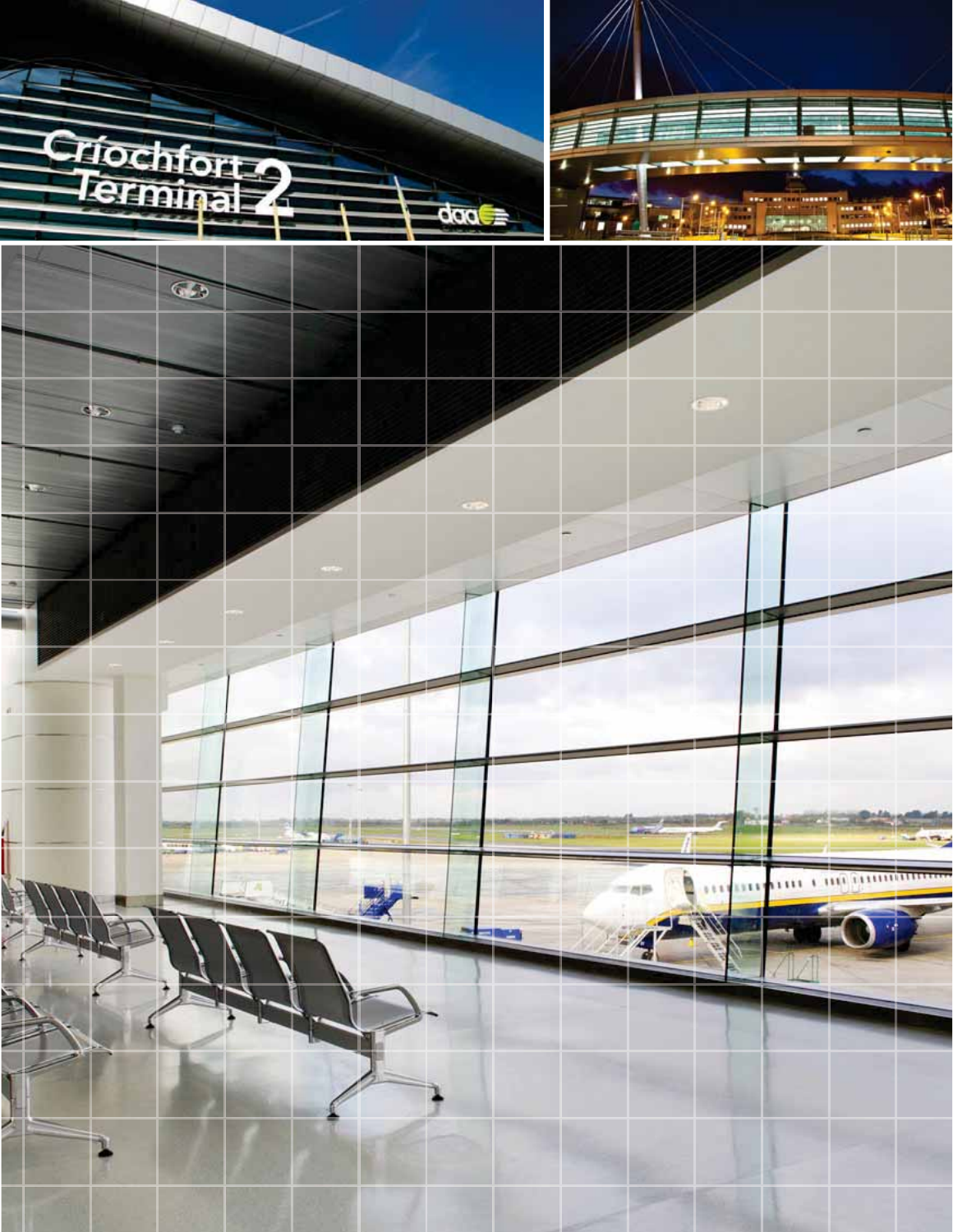## Réamhrá & Cúlra

Forbhreathú ar Údarás Aerfort Bhaile Átha Cliath cpt

Is eagraíocht leathstáit tráchtála Éireannach é Údarás Aerfort Bhaile Átha Cliath cpt ("ÚABÁC") ina bhfostaítear thart ar 2,500 duine in Éirinn, agus fostaítear 3,500 duine eile ina ghnóthas thar lear, Aer Rianta International (ARI), fochuideachta ar lánúinéireacht, in 12 thír ar fud 3 hilchríoch.

Agus a cheanncheathrú ag Aerfort Bhaile Átha Cliath, áirítear ar phríomhghníomhaíochtaí ÚABÁC bainistíocht, oibriú agus forbairt an aerfoirt, bainistíocht miondíola aerfort na hÉireann agus idirnáisiúnta. Áirítear ar oibríochtaí Éireannacha na cuideachta bainistíocht agus forbairt ar aerfoirt Bhaile Átha Cliath agus Chorcaí mar aon le gníomhaíochtaí tráchtála amhail bainistíocht punann réadmhaoine, oibríochtaí páirceála agus bainistíocht ar lamháltais mhiondíola. Is é an ARI a dhéanann infheistíochtaí thar lear in aerfoirt agus miondíol aerfoirt. In 2012 ba ionann láimhdeachas na cuideachta agus €575 milliún.

Lena chéile, déileáladh le sa bhreis ar 21.4 milliún paisinéirí, nó thart ar 92% de phaisinéirí idirnáisiúnta ag teacht go dtí Poblacht na hÉireann trí eitiltí in aerfoirt Éireannacha na cuideachta, aerfort Bhaile Átha Cliath agus Aerfort Chorcaí in 2012.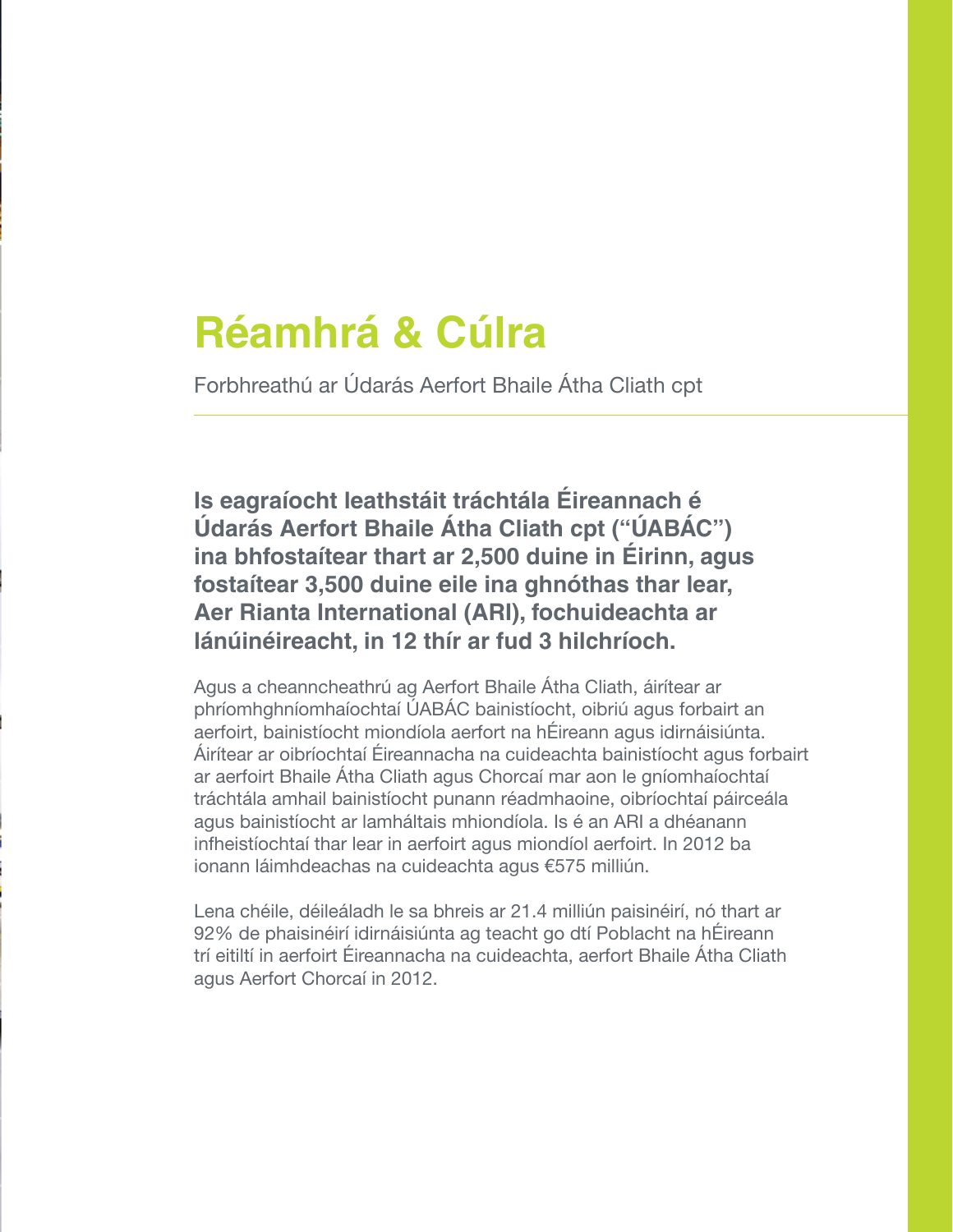### **Ullmhú na Scéime**

**Is é ÚABÁC a d'ullmhaigh an scéim seo, ar iarratas ón Aire Ealaíon, Oidhreachta agus Gaeltachta faoi Alt 11 d'Acht na dTeangacha Oifigiúla 2003 ('an tAcht') agus de réir na dTreoirlínte faoi Alt 12 den Acht céanna.**

**In Alt 11 den Acht déantar foráil i leith ullmhú dréachtscéime ag comhlachtaí poiblí ina mionsonraítear na seirbhísí a chuireann siad ar fáil:**

- Trí mheán na Gaeilge;
- Trí mheán an Bhéarla; agus
- Trí mheán na Gaeilge agus an Bhéarla
- Na bearta a ghlacfar leo lena chinntiú go ndéanfar seirbhís ar bith nach gcuireann an comhlacht ar fáil trí mheán na Gaeilge a chur ar fáil amhlaidh laistigh d'fhráma ama comhaontaithe.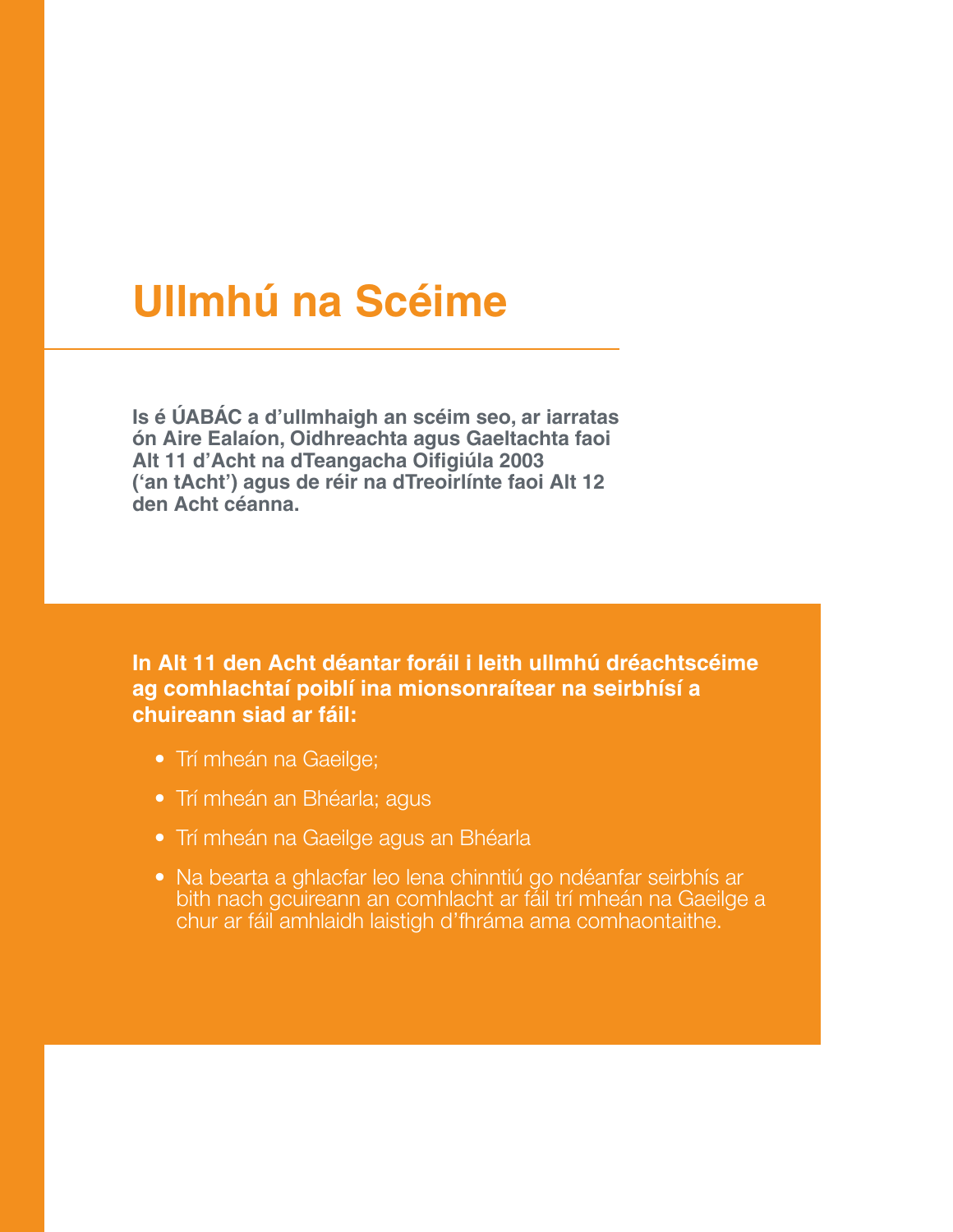

**D'fhoilsigh Údarás Aerfort Bhaile Átha Cliath fógra faoi Alt 13 den Acht inar iarradh aighneachtaí ó dhaoine ar bith ar suim leo an scéal i dtaca leis an dréachtscéim a ullmhú faoi Alt 11. Cuireadh an fógra sin ar fáil ar láithreán Gréasáin ÚABÁC chomh maith. Fuarthas 24 aighneacht ón bpobal le linn na céime comhairliúcháin agus is féidir iad a fheiceáil ar www.daa.ie. Tá Údarás Aerfort Bhaile Átha Cliath buíoch as an am a thug gach duine lena mbaineann agus as an iarracht atá déanta acu le cur leis an bpróiseas seo.**

Chomh maith leis sin, rinneadh Grúpa Stiúrtha, ina gcuimsítear ionadaí bainistíochta sinsearaí agus Grúpa Oibre ina gcuimsítear ionadaithe ó raon réimsí ábhartha den Chuideachta a bhunú chun ionchur ilréimsiúil a chinntiú agus chun cuidiú le dréachtú na Scéime.

Forbraíodh an Scéim ag cur san áireamh na haighneachtaí a fuarthas trí phróiseas an chomhairliúcháin phoiblí, tuairimí agus moltaí an Ghrúpa Oibre ilréimsiúil, an staid reatha sa Chuideachta i dtaca le seirbhís agus cumas na Gaeilge atá ar fáil, agus measúnú ar an éileamh ar sheirbhísí trí mheán na Gaeilge thar shaolré na Scéime.

#### **Tosach Dháta na Scéime**

Rinne an tAire Ealaíon, Oidhreachta agus Gaeltachta an Scéim seo a dhearbhú. Tosóidh an Scéim le héifeacht ó 26 Lúnasa 2013 agus beidh sí i bhfeidhm ar feadh trí bliana ón dáta sin nó go dtí go ndéanfaidh an tAire Scéim úr a dhearbhú de bhun Alt 15 den Acht.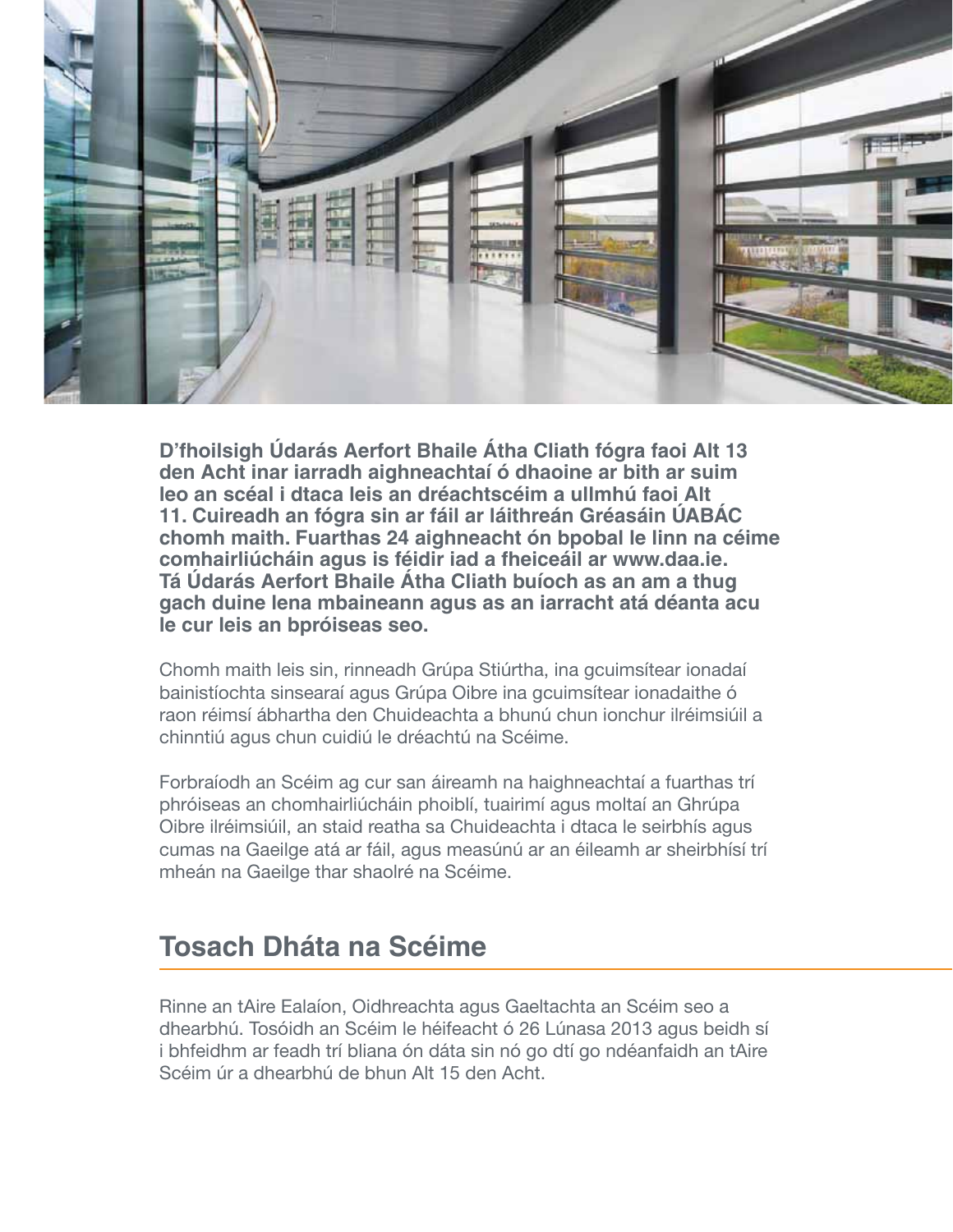## **Measúnú ar Sholáthar Seirbhísí trí Ghaeilge**

#### **Paisinéirí agus Custaiméirí Údarás Aerfort Bhaile Átha Cliath**

**Mar an aerfort idirnáisiúnta is mó sa tír, ina láimhseáiltear gar do 170 bealach sceidealaithe agus cairte ar a bhfreastalaíonn 55 aerlíne (sonraí 2012), freastalaítear in aerfort Bhaile Átha Cliath agus in aerfort Chorcaí ar bhonn fairsing custaiméirí agus paisinéirí idirnáisiúnta. I suirbhé a rinneadh in 2012, dúirt thart ar 60% de phaisinéirí a bhí ag imeacht agus a ghlac páirt sa suirbhé nach Éireannaigh a bhí iontu agus dúirt 44.3% gur Éireannaigh a bhí iontu.** 

Aithníonn ÚABÁC go bhfuil sé ag oibriú laistigh de thionscal ardrialaithe chomh maith sa chás gurb é an Béarla an teanga oifigiúil, arna chur i bhfeidhm ag an Eagraíocht Eitlíochta Sibhialta Idirnáisiúnta (EESI) ó bhí  $1951$  ann.

In ainneoin ár n-oibleagáidí ceanglais an EESI a chomhlíonadh, déanann Údarás Aerfort Bhaile Átha Cliath a dhícheall an Ghaeilge a chur chun cinn agus feabhas a chur ar ár seirbhísí don phobal trí Ghaeilge, agus fáiltímid roimh ullmhú na Scéime mar dheis chun na seirbhísí atá á dtairiscint cheana trí Ghaeilge a chur ar bhonn foirmiúil agus infhaighteacht na seirbhísí trí Ghaeilge a fhairsingiú.

Tugann Údarás Aerfort Bhaile Átha Cliath tacaíocht do na prionsabail maidir le dúbailteacht an Bhéarla agus na Gaeilge, faoi mar atá léirithe in Acht na dTeangacha Oifigiúla 2003, agus tá sé tiomanta do gach iarracht réasúnta a dhéanamh chun freastal ar a chustaiméirí ar mian leo a ngnó a dhéanamh trí Ghaeilge.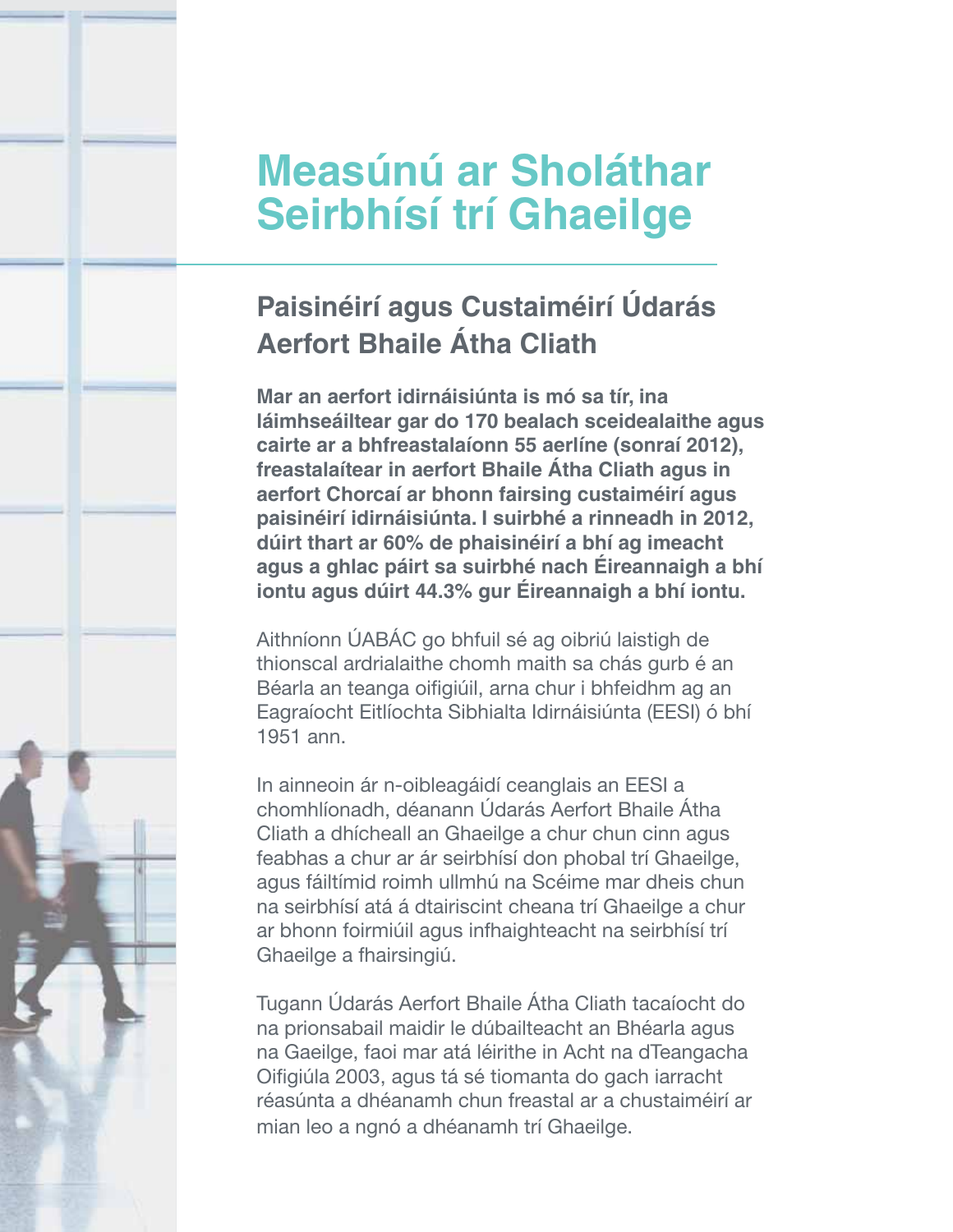#### **Na príomh-mhodhanna Cumarsáide leis an bPobal**

- Teagmháil Aghaidhe ar Aghaidh
- Seirbhísí Gutháin
- Cumarsáid Leictreonach
- Láithreán Gréasáin
- Na Meáin Shóisialta
- An Preas / Poiblíocht

#### **Seirbhísí atá ar Fáil faoi Láthair trí Ghaeilge Amháin**

• Tugtar freagairt ar gach comhfhreagras i scríbhinn a fhaightear sa Ghaeilge trí Ghaeilge amháin

#### **Seirbhísí atá ar Fáil faoi Láthair trí Bhéarla Amháin**

- Láithreáin Ghréasáin agus láithreán meán sóisialta Údarás Aerfort Bhaile Átha Cliath
- Preaseisiúintí arna n-eisiúint ag Údarás Aerfort Bhaile Átha Cliath
- Cumarsáid Mhargaíochta
- Fógraí poiblí beo nó fógraí a fhógraítear do phaisinéirí.

#### **Seirbhísí atá ar Fáil faoi Láthair trí Ghaeilge agus trí Bhéarla**

- Foilseachán Thuarascáil Bhliantúil Údarás Aerfort Bhaile Átha Cliath
- Tá ainm agus sonraí na cuideachta i nGaeilge agus i mBéarla i gcinn litreach agus i bpáipéarachas uile Údarás Aerfort Bhaile Átha Cliath.
- Comharthaíocht Bhóthair (de réir an Achta um Thrácht ar Bhóithre 1961)
- Comharthaíocht Aimsithe Bealaigh
- Uathfhreagairt ríomhphoist le haghaidh fiosruithe ó Sheirbhísí do Chustaiméirí a fhaightear trí ríomhphoist
- Fógraí Béil Taifeadta lena n-áirítear seirbhísí uathfhreagartha gutháin
- Tá roinnt baill foirne i rannóga seirbhísí tosaigh ÚABÁC a chuireann seirbhísí dátheangacha ar fáil do phaisinéirí. Aithníonn ÚABÁC go bhfuil soláthar na seirbhíse neamhstruchtúraithe agus deonach agus go mbraitheann sé ar na daoine aonair sin a labhraíonn an Ghaeilge a bheith i láthair agus ar fáil chun é sin a dhéanamh.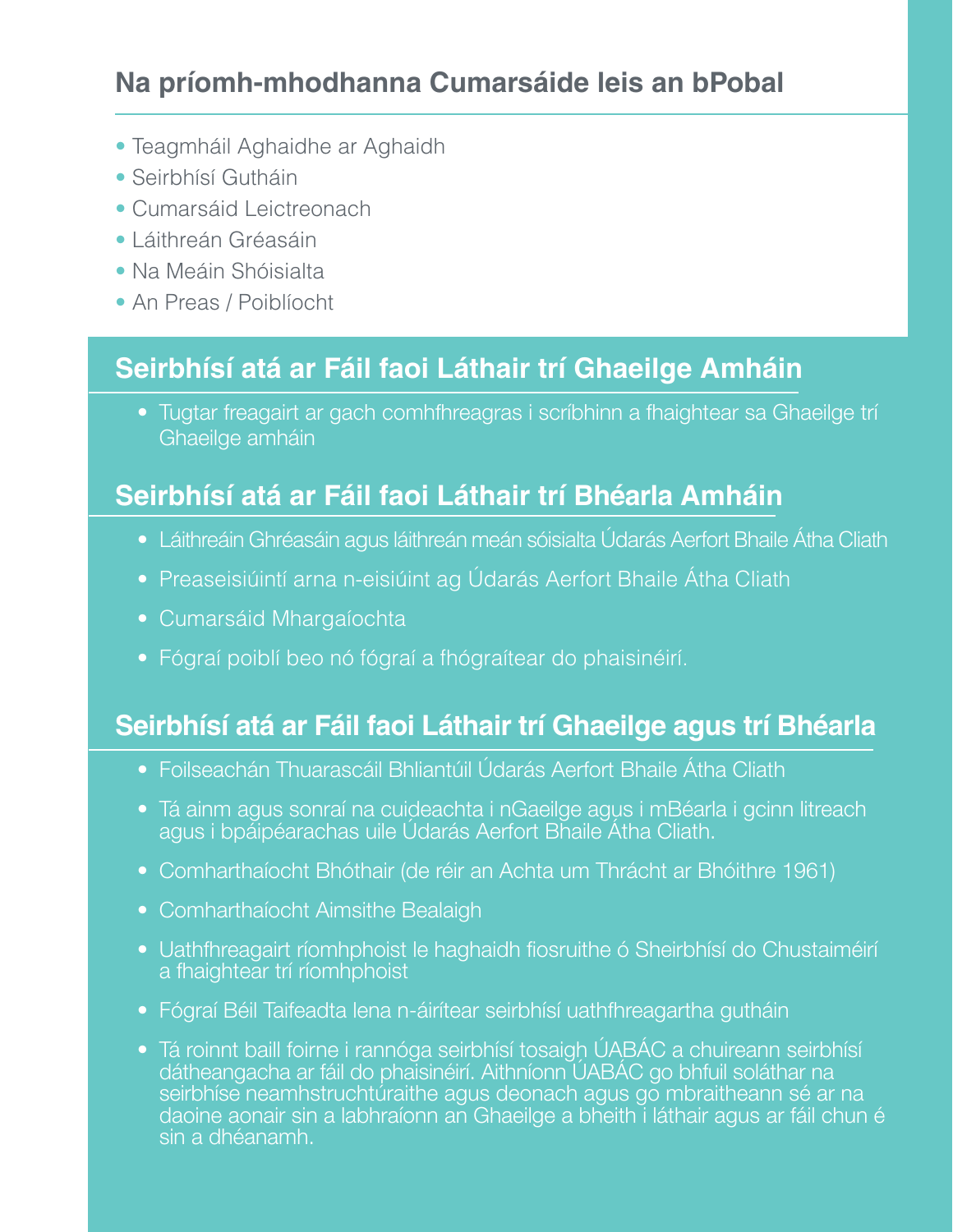

#### **Feabhsuithe ar Sholáthar Seirbhísí trí Ghaeilge**

Tá ÚABÁC tiomanta d'fheabhas de réir a chéile a dhéanamh ar na seirbhísí a sholáthraíonn sé don phobal i gcoitinne trí mheán na Gaeilge ar aon dul le ceanglais an Achta. Chun na críche sin glacfaidh ÚABÁC na bearta sainiúla seo a leanas:

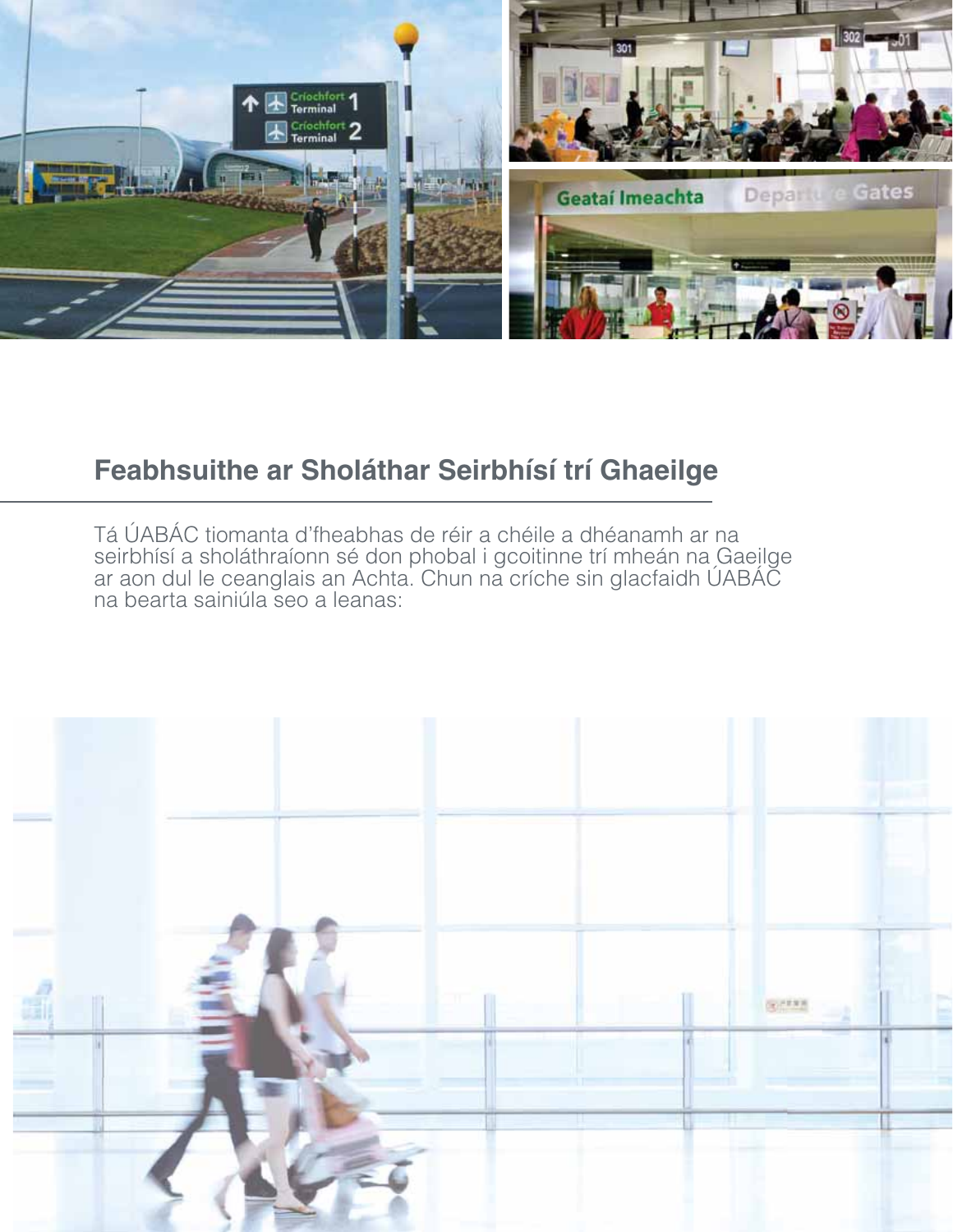

#### **Cumarsáid leis an bPobal**

- Ó thús na Scéime i leith, déanfar gach preaseisiúint a bhaineann le himeachtaí sóisialta / cultúrtha a eisiúint agus a phostáil ar láithreán Gréasáin na Cuideachta sa dá theanga. Chomh maith leis sin, ar iarratas ó na meáin áitiúla agus/nó náisiúnta cuirfear na preaseisiúintí ar fáil trí Ghaeilge.
- Déanfar gach preaseisiúint agus gach ráiteas a bhaineann le heisiúint tuarascálacha dátheangacha (amhail an tuarascáil bhliantúil) a eisiúint sa dá theanga ó thús na Scéime i leith.
- Ar iarratas ó na meáin áitiúla agus/nó náisiúnta, tá sé d'aidhm ag ÚABÁC a chinntiú go mbeidh urlabhraí a labhraíonn Gaeilge, is leorúdarás iad, ar fáil le haghaidh agallaimh na meán ag lainseáil a thuarascála bliantúla.
- Thar fhadtréimhse na Scéime, cuirfear faisnéis dhátheangach do chustaiméirí ar fáil ar láithreáin Ghréasáin aerfort Bhaile Átha Cliath agus Chorcaí maidir le seirbhísí aerfoirt agus paisinéirí agus ar an dóigh le dul chuig/ó na haerfoirt.
- Cuirfear seirbhísí caighdeánacha ríomhphoist amhail clásail séanta ar fáil sa dá theanga. Spreagfar baill foirne aonair chun freagra 'as an oifig' neamhchórais / uathfhreagartha a úsáid i nGaeilge agus i mBéarla araon.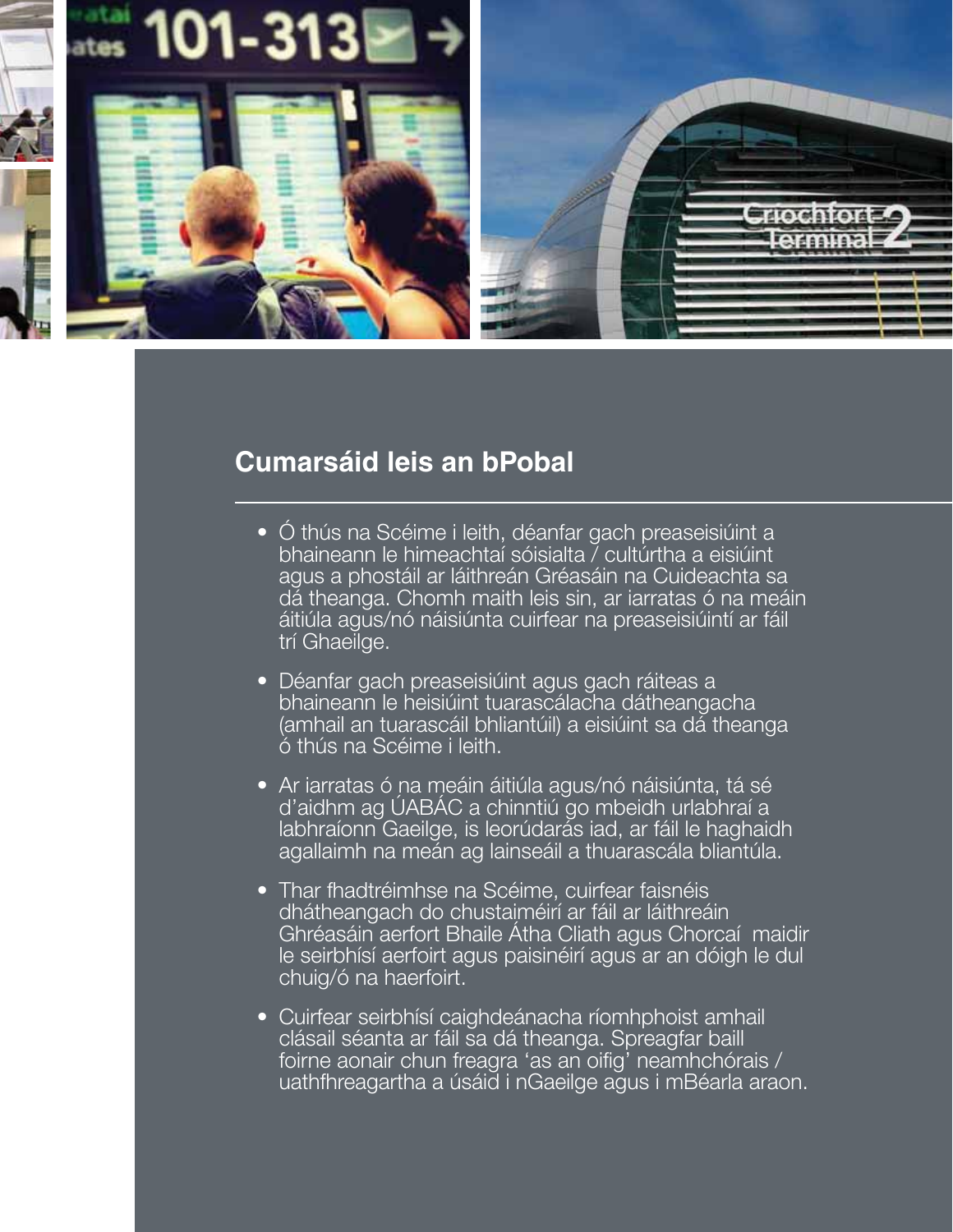#### **Seirbhís do Chustaiméirí**

- Déanfar baill foirne atá ábalta seirbhís a sholáthar trí Ghaeilge a aithint trí Shuaitheantais ar a dtaispeánfar a gcumas Gaeilge 'Cúpla Focal' / 'Fáinne Óir' / 'Fáinne Airgid'. Nuair a chuirfear tús leis an Scéim seo cuirfear próiseas cumarsáide i bhfeidhm chun deonacha a lorg le haghaidh na seirbhíse seo, agus tá sé le cur i bhfeidhm sa dara ráithe in 2014.
- Le linn chúrsa na Scéime seo, déanfar Bileog Eolais Gaeilge a fhorbairt agus a chur ar fáil ag Deasca Eolais ÚABÁC (agus ar láithreáin Ghréasáin UÁBÁC) ina soláthrófar faisnéis do chustaiméirí Éireannacha agus Idirnáisiúnta maidir le frásaí i nGaeilge, faisnéis chúlra ar an nGaeilge agus ar cheantair Ghaeltachta agus cur síos gairid ar na seirbhísí atá ar fáil trí Ghaeilge ag aerfoirt ÚABÁC.
- Déanfar eolaire baill foirne atá ábalta seirbhís a chur ar fáil trí mheán na Gaeilge, más gá, a bhunú agus a chur ar fáil don fhoireann ar fad.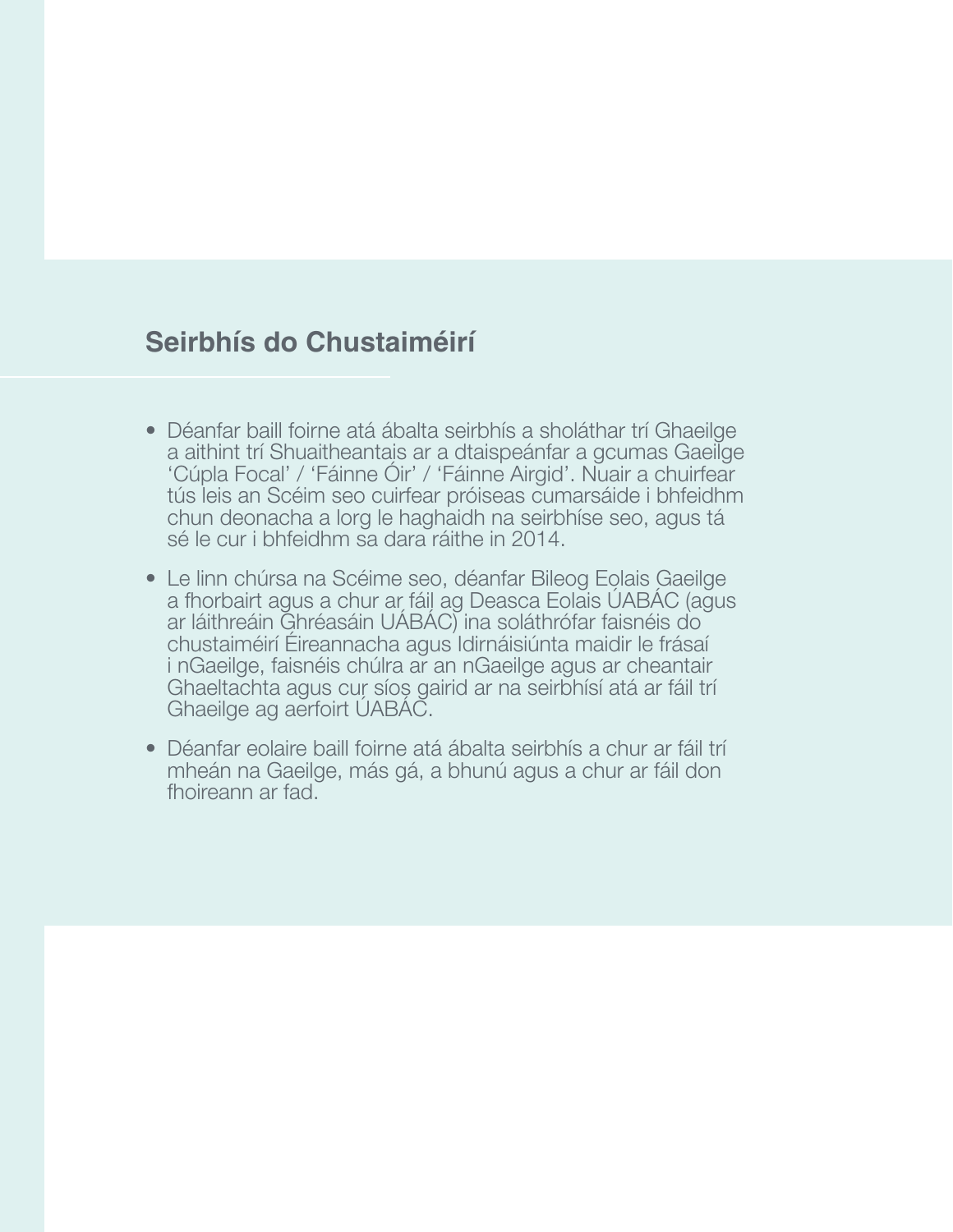

Low R I I U T HI **ILAN NXF** ERLIN

IJ, FRIAD<br>FRIAD<br>FRIAD m u 8



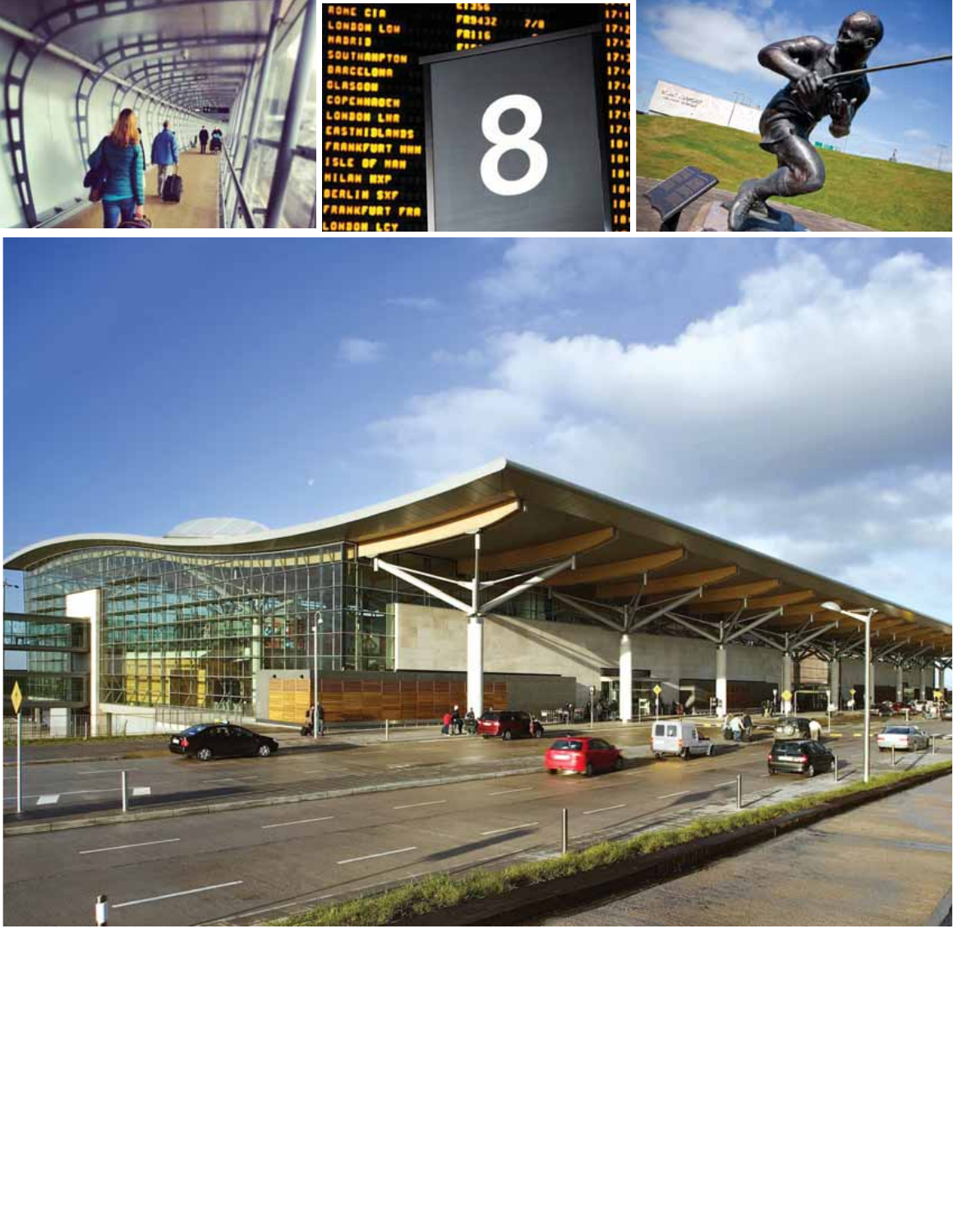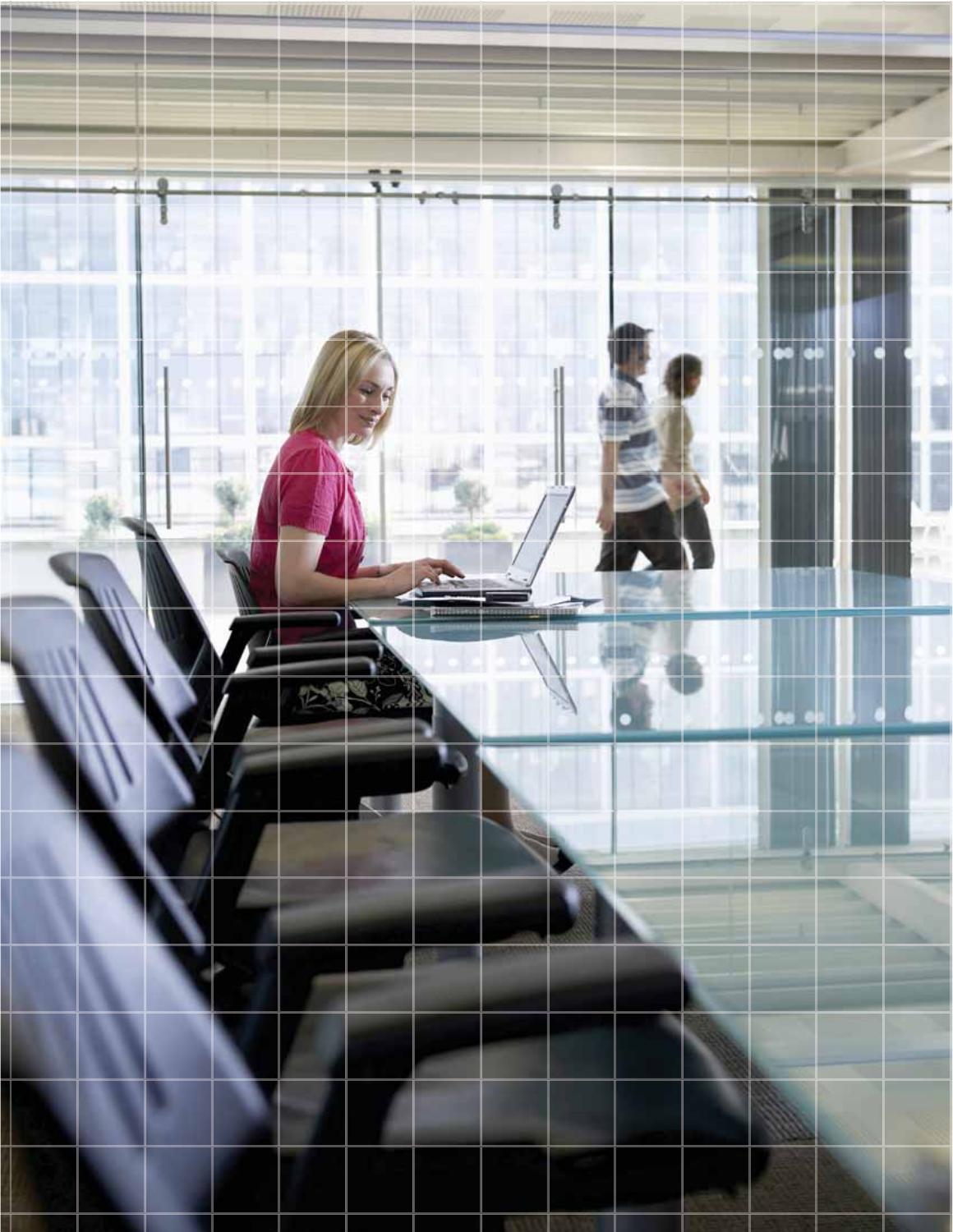#### **Oiliúint Foirne / Feabhas a chur ar Chumas Gaeilge ÚABÁC.**

- Tabharfar na tiomantais atá déanta ag anÚABÁC sa Scéim seo ar aird na foirne trí fheachtas cumarsáide inmheánach.
- Beidh an Lámhleabhar d'Fhostaithe ar fáil sa dá theanga. Áireofar tagairt sa lámhleabhar seo do Scéim Teanga ÚABÁC mar aon leis na tiomantais don Ghaeilge faoin Scéim agus faoin Acht araon. Cuirfear an lámhleabhar ar fáil ar mhodh leictreonach trí láithreán inlín na cuideachta i lár 2014.
- Cuirfear cláir oiliúna inmheánacha sa Ghaeilge ar fáil do bhaill foirne ar mian leo páirt a ghlacadh iontu. Díreofar sna cláir oiliúna teanga sin ar oiliúint a bhaineann le haerfoirt chun cumas fhoireann ÚABÁC maidir le déileáil le fiosruithe ó chustaiméirí sa Ghaeilge a mhéadú go sonrach. Déanfar an cúrsa a thionól gach bliain agus tosóidh sé ar dtús i mí na Samhna 2013.
- Cuirfidh ÚABÁC tús le Scéim um Ghradaim don Ghaeilge chun na baill foirne a léiríonn an cumas nó an feabhas is fearr in úsáid na Gaeilge ina gcuid oibre a aithint. Tosóidh an Scéim um Ghradaim nuair a chríochnófar dhá chlár oiliúna Gaeilge as a chéile .i. an dara ráithe in 2015 agus beidh siad ar fáil gach bliain ina dhiaidh sin.
- Molann ÚABÁC feabhas a chur ar cheiliúradh imeachtaí áirithe poiblí / cultúrtha sa Ghaeilge amhail Lá Fhéile Pádraig le fócas faoi leith ar cheiliúradh trí Ghaeilge agus cur chun cinn na Gaeilge. Glacfaidh ÚABÁC páirt i Seachtain na Gaeilge sa chás go spreagfar an fhoireann uile chun cumarsáid a dhéanamh ina dtascanna laethúla trí mheán na Gaeilge.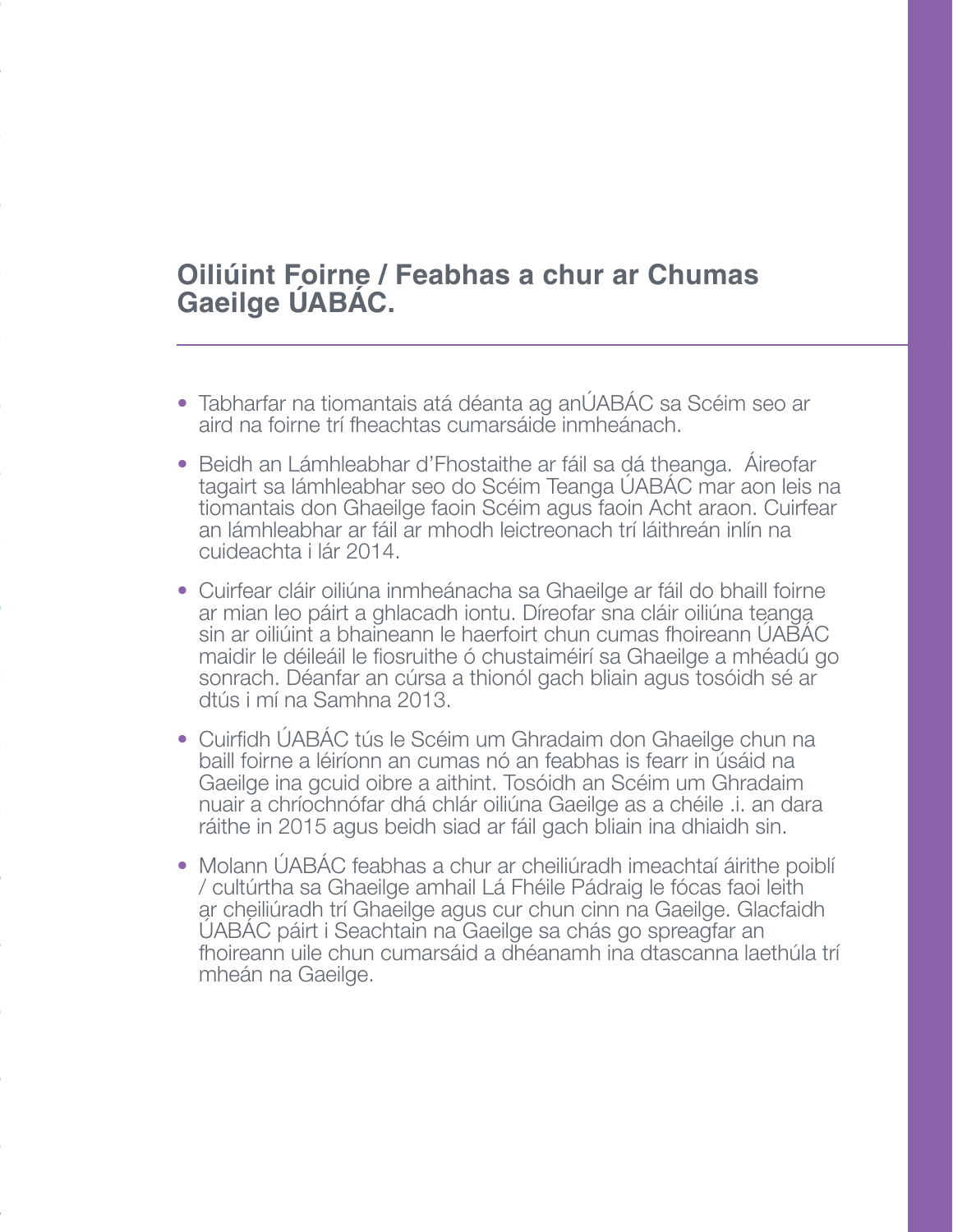## **Cur i bhFeidhm na Scéime**

#### **Cur i bhFeidhm, Monatóireacht agus Athbhreithniú**

Sannfar freagracht fhoriomlán as maoirseacht a dhéanamh ar chur i bhfeidhm na Scéime do Cheannaire Tionscadail na Gaeilge.

Beidh ceann gach réimse fheidhmiúil in ÚABÁC freagrach as oibriú le Ceannaire Tionscadail na Gaeilge le cur i bhfeidhm na Scéime a chinntiú agus le monatóireacht a dhéanamh ar an éileamh ar sheirbhísí trí Ghaeilge ina réimsí faoi seach.

Tuairisceoidh Ceannaire Tionscadail na Gaeilge do Rúnaí na Cuideachta ag tabhairt nuashonruithe rialta ar an dul chun cinn ar a ndéanfar monatóireacht i gcoinne:

- An clár ama sa Scéim
- Teagmhas agus cineál na ngearán
- Cur i bhfeidhm beart maidir le soláthar foirne agus oiliúint arna leagan amach sa Scéim
- Moltaí taifeadta maidir le feabhsuithe

Déanfar dul chun cinn ar an Scéim a thuairisciú i dTuarascáil Inbhuanaitheachta na Cuideachta a fhoilsítear gach bliain.

#### **Poiblíocht na Scéime Comhaontaithe**

Déanfar ábhar na Scéime seo mar aon le tiomantais agus forálacha na Scéime a fhógairt don fhoireann agus don phobal i gcoitinne trí:

- Preaseisiúint
- Fógraíocht
- Ciorclaíocht ar na gníomhaireachtaí cuí
- Láitreá(i)n G(h)réasáin agus láithreán Inlín na cuideachta

Cuireadh cóip den Scéim ar aghaidh chuig Oifig an Choimisinéara Teanga.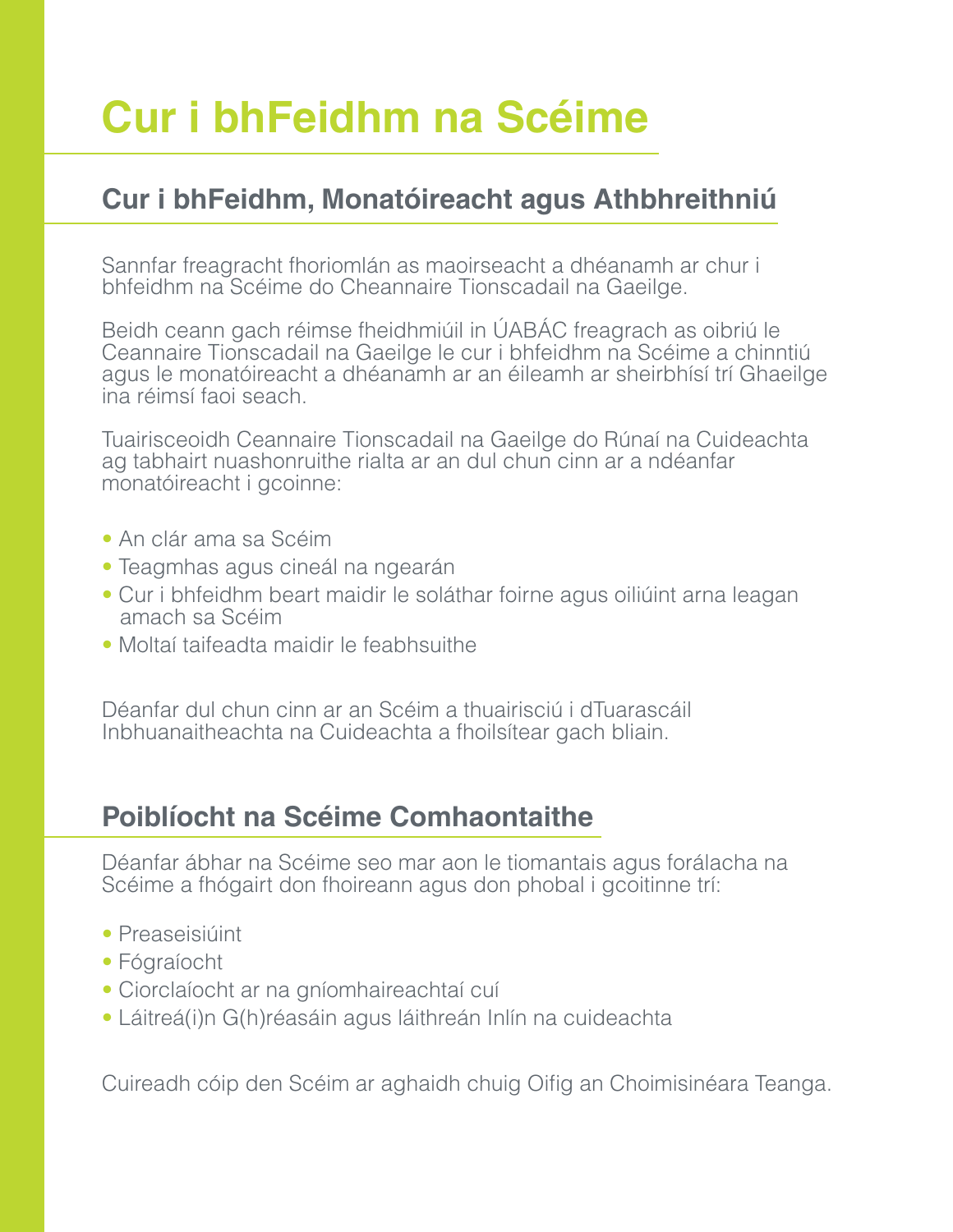